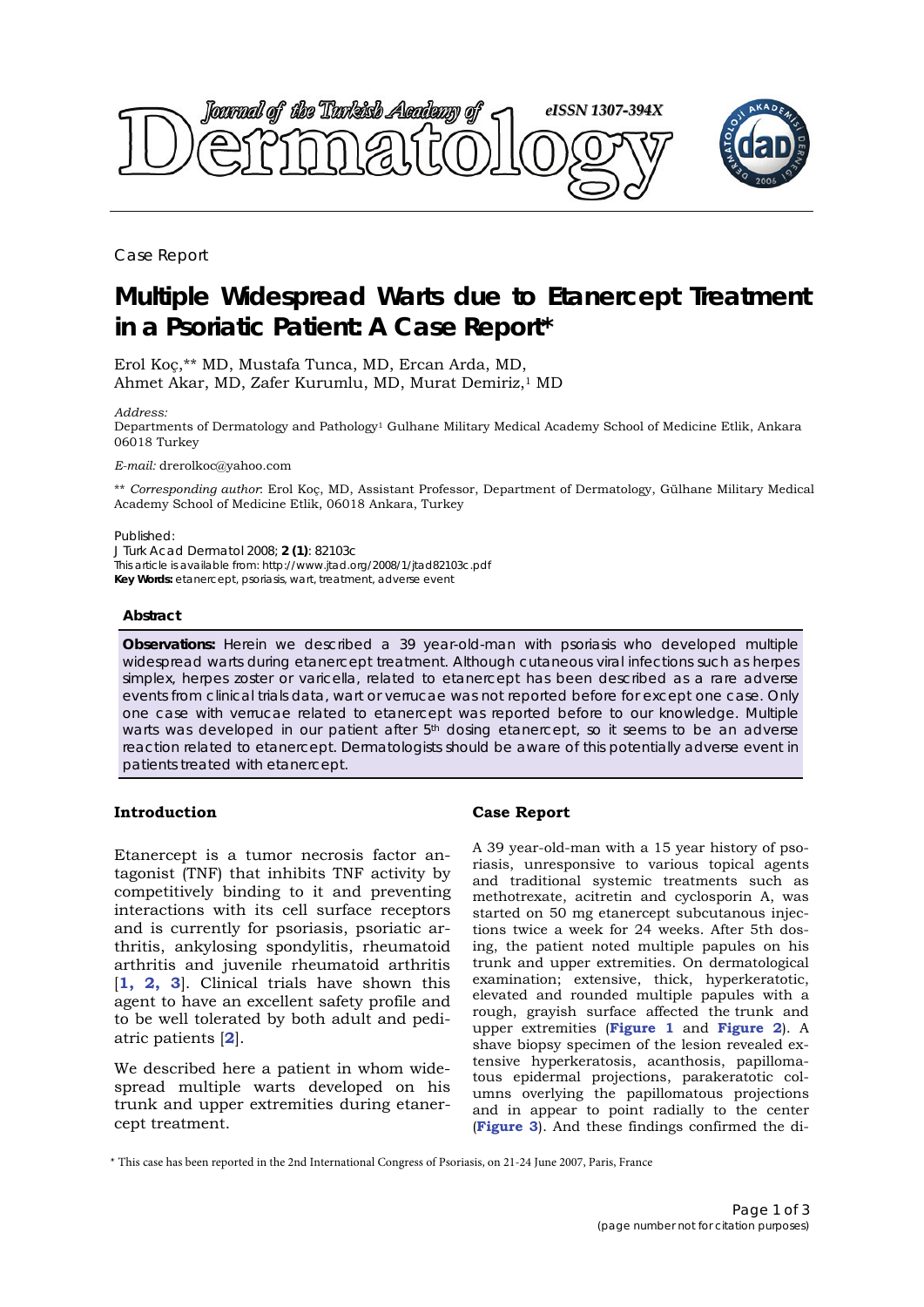*J Turk Acad Dermatol* 2008; **2 (1)**: 82103c. http://www.jtad.org/2008/1/jtad82103c.pdf



**Figure 1.** Multiple widespread warts on patients' trunk

agnosis. His full blood count, short routine chemistry, and urinalysis were normal. There was no any abnormality in blood tests.

Although we observed the warts, we continued to etanercept and we treated warts with cryotherapy. After 5th cryotherapy sessions there was no warts and complete healing was seen. At the end of the 24th weeks etanercept was stopped, he remained free of psoriasis and he remained clear of warts.

#### **Discussion**

Various adverse cutaneous reactions to etanercept have been reported previously. Injection site reactions are the most common adverse event associated with etanercept. They are generally transient in nature, mild to moderate in intensity, decrease in incidence over time, and rarely tend to discontinuation of treatment [**3**]. Up to a third of patients self administrating subcutaneous etanercept have mild and temporary injection site reactions [**4**]. Serious infection and sepsis, including reactivation of latent tuberculosis, have been reported with etanercept [**5**].



**Figure 3.** Histopathological examination of the patients' lesion (HE stain, original magnificiation X 25)



Figure 2. Close up view of the lesions

*Adams* et al. reported a 17 year-old female patient with extensive bilateral plantar warts treated with etanercept for her juvenile rheumatoid arthritis. And they observed the complete disappearance of plantar warts after discontinuation of etanercept. To our knowledge this was the first report about etanercept and wart in the literature [**6**].

*Tyring* reported a 45 year old male patient treated with 100 mg/week etanercept for his psoriasis. In addition, he suffered from extensive plantar warts and said had been treated previously with liquid nitrogen, salicylic acid, or various combination therapies. He continued the etanercept treatment with topical imiquimod for his warts for two months and at the end of two months no wart remained visible [**7**].

There was a report in the literature about 67 year-old man treated with etanercept and methotrexate for rheumatoid arthritis developed molluscum contagiosum on his eyelids [**8**].

In various clinical studies for evaluating efficacy and safety profile of etanercept, authors investigated the incidence of serious and nonserious infections, and they found a lot of infections but they did not report any human papilloma virus infection related to etanercept [**9, 10**].

Although use of etanercept is expanding worldwide as an effective treatment for psoriasis, the knowledge about virus-induced adverse events is limited. The exact mechanism is unknown but the virus-induced lesions may occurred by suppression of the TNF- $\alpha$  metabolic pathway [11]. The role of